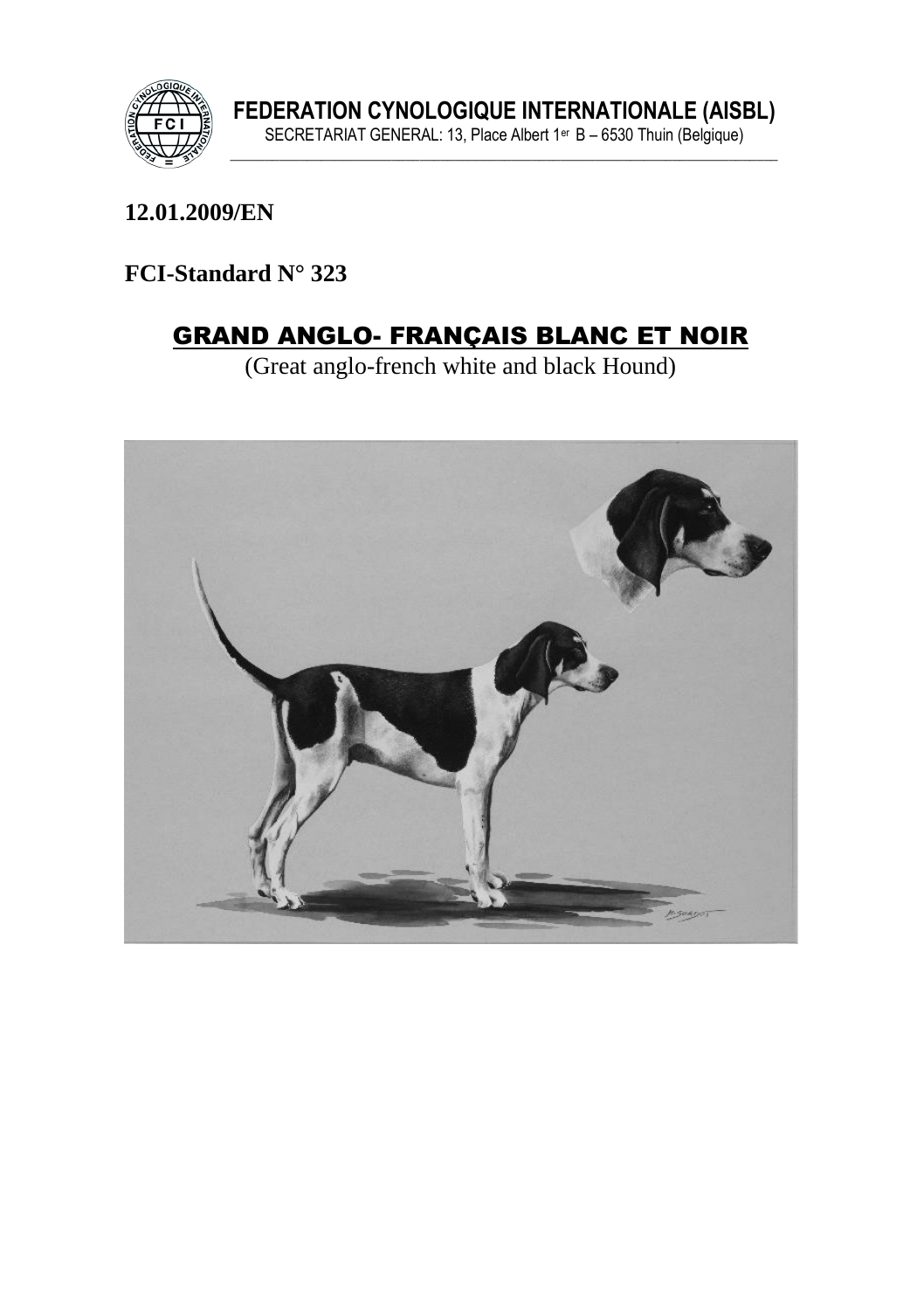**TRANSLATION**: Revised by J. Mulholland (2008) in collaboration with R. Triquet. Official language (FR).

**ORIGIN**: France.

#### **DATE OF PUBLICATION OF OFFICIAL VALID STANDARD**: 04.11.2008.

**UTILIZATION**: Pack Hound for big game.

| FCI-CLASSIFICATION: Group |                     | 6 | Scenthounds and                 |
|---------------------------|---------------------|---|---------------------------------|
|                           |                     |   | related breeds.                 |
|                           |                     |   | Section 1.1 Large sized Hounds. |
|                           | With working trial. |   |                                 |

**BRIEF HISTORICAL SUMMARY:** This breed originates from the "Bâtard Anglo-Saintongeois", a type which appeared in the middle of the XIXth century and which was the result of crossing between the Saintongeois and the Foxhound. The breed presently counts approximately 2000 subjects with around 200 births per year. It makes up the packs of twenty or more deer hunts and one stag hunt.

The 2007 text was drafted by M. Pierre Astié, President of the "Club du chien d'ordre" and his committee, in collaboration with Mr. Raymond Triquet.

**GENERAL APPEARANCE**: Big, rather powerful dog, resistant and robust with strong bone which is a reminder of his Gascon-Saintongeois origins.

### **IMPORTANT PROPORTIONS**:

The muzzle is slightly shorter than the skull.

The length of the body, from the point of the shoulder to the point of buttock, is equal to the height at the withers.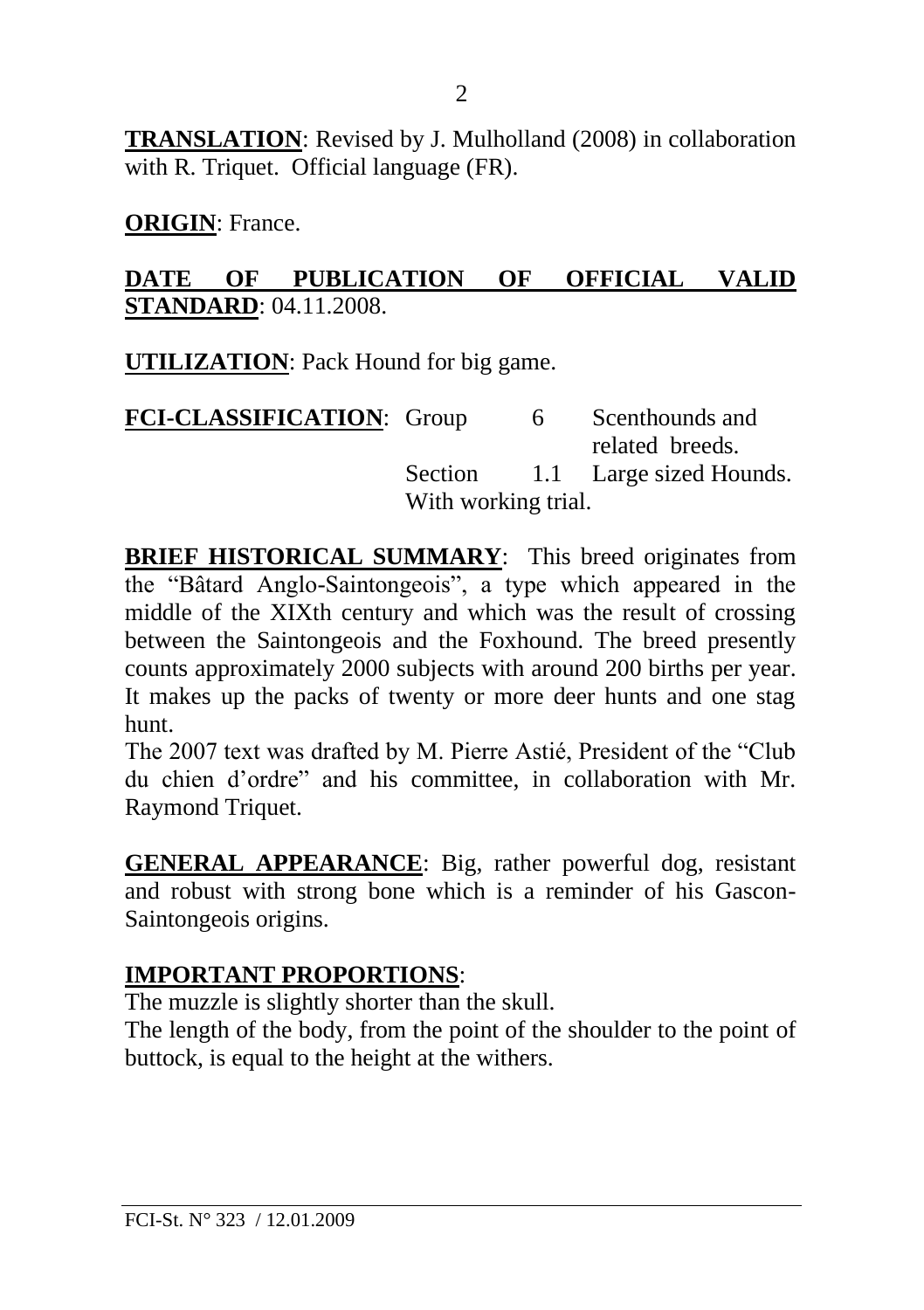**BEHAVIOUR/TEMPERAMENT**: Excels in hunting stag and deer on damp or bushy terrain. It is a friendly dog, close to humans and easy to manage in the kennels*.*

**HEAD**:Strong, rather short with skull/muzzle lines parallel**.**

### CRANIAL REGION:

Skull: Rather flat and broad, occipital protuberance hardly marked, superciliary arches prominent. Stop: Well defined.

#### FACIAL REGION:

Nose: Black, developed and rather raised. Nostrils well open. Muzzle: Straight and a little less long than the skull. Lips: The flews are distinctly square, seen from the side; the upper lip overlaps the lower lip well.

**EYES**: Brown, relatively deep-set but not excessively.

**EARS**: Set-on rather broad and at eye level; relatively flat at set-on then curling towards the end; of medium length. When pulled forward, they should not reach further than two fingers before the base of the nose leather. The tips are rather pointed.

**NECK**: Strong, rather short. A slight dewlap is tolerated.

### **BODY**:

Back: Straight and well sustained.

Loin: Quite broad, rather short.

Croup: Slightly sloping;hips quite broad.

Chest: Broad and well let down to the point of the elbow.

Ribs: Moderately rounded.

Underline and belly: Slightly tucked up. Flanks **w**ell filled*.*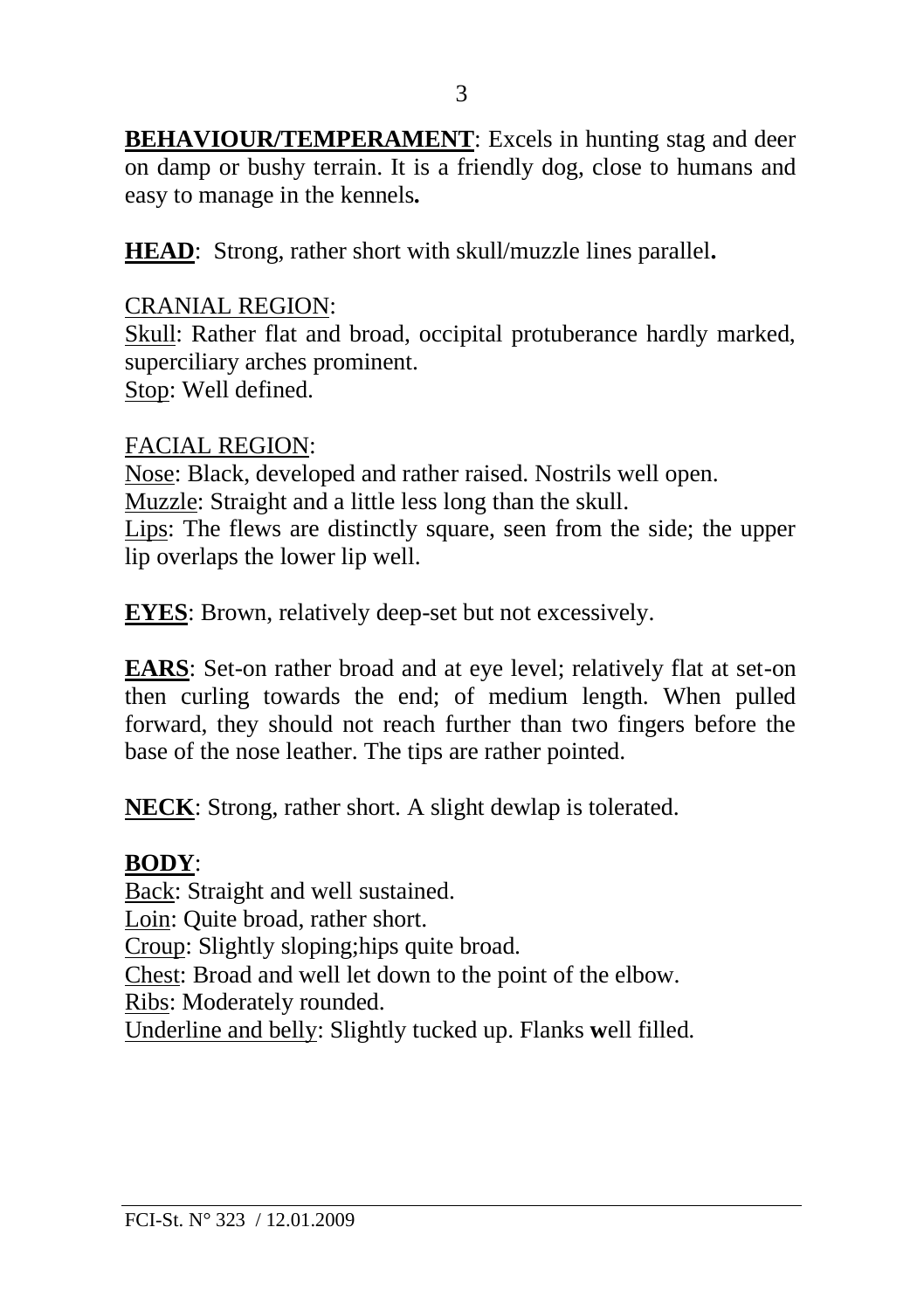**TAIL**: Strong at its root, tapering to a slender point, long and straight; in action, it is carried above the topline but not vertical.

## **LIMBS**

### FOREQUARTERS:

General appearance: In line with the body; more round than flat. Shoulder: Long and well muscled. Elbow: Close to the body. Forearm: Upright. Metacarpus(pastern): Very slightly sloping, seen from the side. Forefeet: Thick and big, rather round*.*

#### HINDQUARTERS:

General appearance: Parallel, seen from behind. Upper thighs: Well let down, muscled but not over developed. Hock: Only slightly bent, seen from the side. Hind feet: Thick and big, rather round.

**GAIT/MOVEMENT**: Effortless. Preferred gait*:* supple and extended gallop.

**SKIN:** White under white hair, black under black hair with sometimes patches on the belly and inner thighs of blue or pale blue colour.

### **COAT**

Hair: Short, quite strong and dense.

Colour: Obligatory white and black, with a black mantle and black markings more or less spread out which may show black or bluish speckles, or even tiny tan freckles but the latter only on the limbs. A pale tan dot above each eye as well as pale tan on the cheeks, below the eyes, below the ears. The "roebuck mark" on the thigh is rather frequent.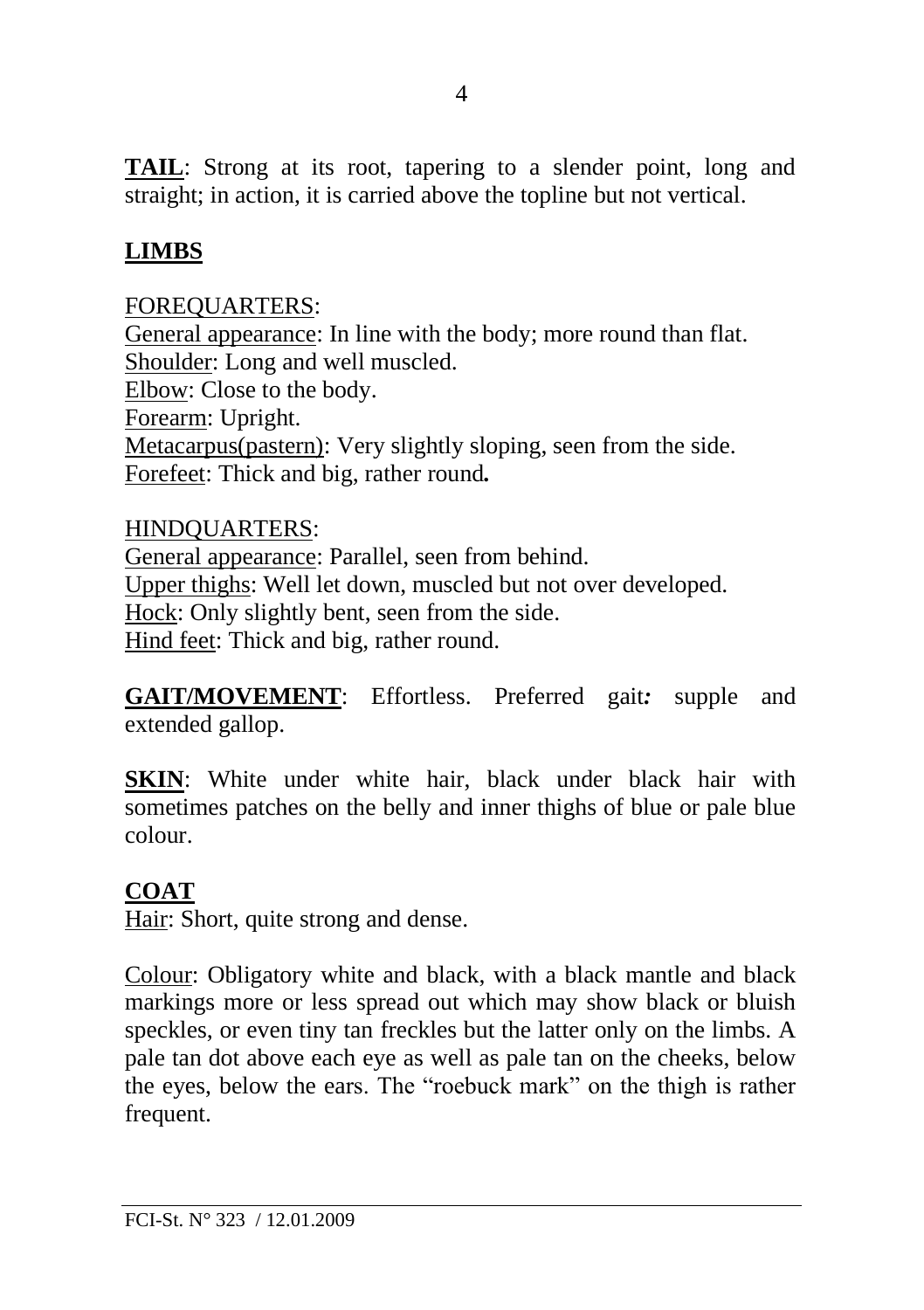### **SIZE**:

| Height at the withers: Males: |          | 65 to 72 cm |
|-------------------------------|----------|-------------|
|                               | Females: | 62 to 68 cm |

With tolerance of +/- 1cm.

**FAULTS** : Any departure from the foregoing points should be considered a fault and the seriousness with which the fault should be regarded should be in exact proportion to its degree and its effect upon the health and wellfare of the dog.

## **SEVERE FAULTS**:

- Nose: Important lack of pigmentation*.*
- Jaws: Overshot or undershot*.*
- Eyes: Too light in colour.
- Ears: Distinctly curled, too long.
- Dewlap: Excessive.
- Colour: On the cheeks, black extending to the lips.

# **DISQUALIFYING FAULTS**:

- Aggressive or overly shy dogs.
- Any dogs clearly showing physical or behavioural abnormalities.
- Limbs: Frail.
- Severe deviation of limbs.
- Feet: Long.
- Colour: Tricolour coat.

# **N.B.**:

- Male animals should have two apparently normal testicles fully descended into the scrotum.
- Only functionally and clinically healthy dogs, with breed typical conformation should be used for breeding.